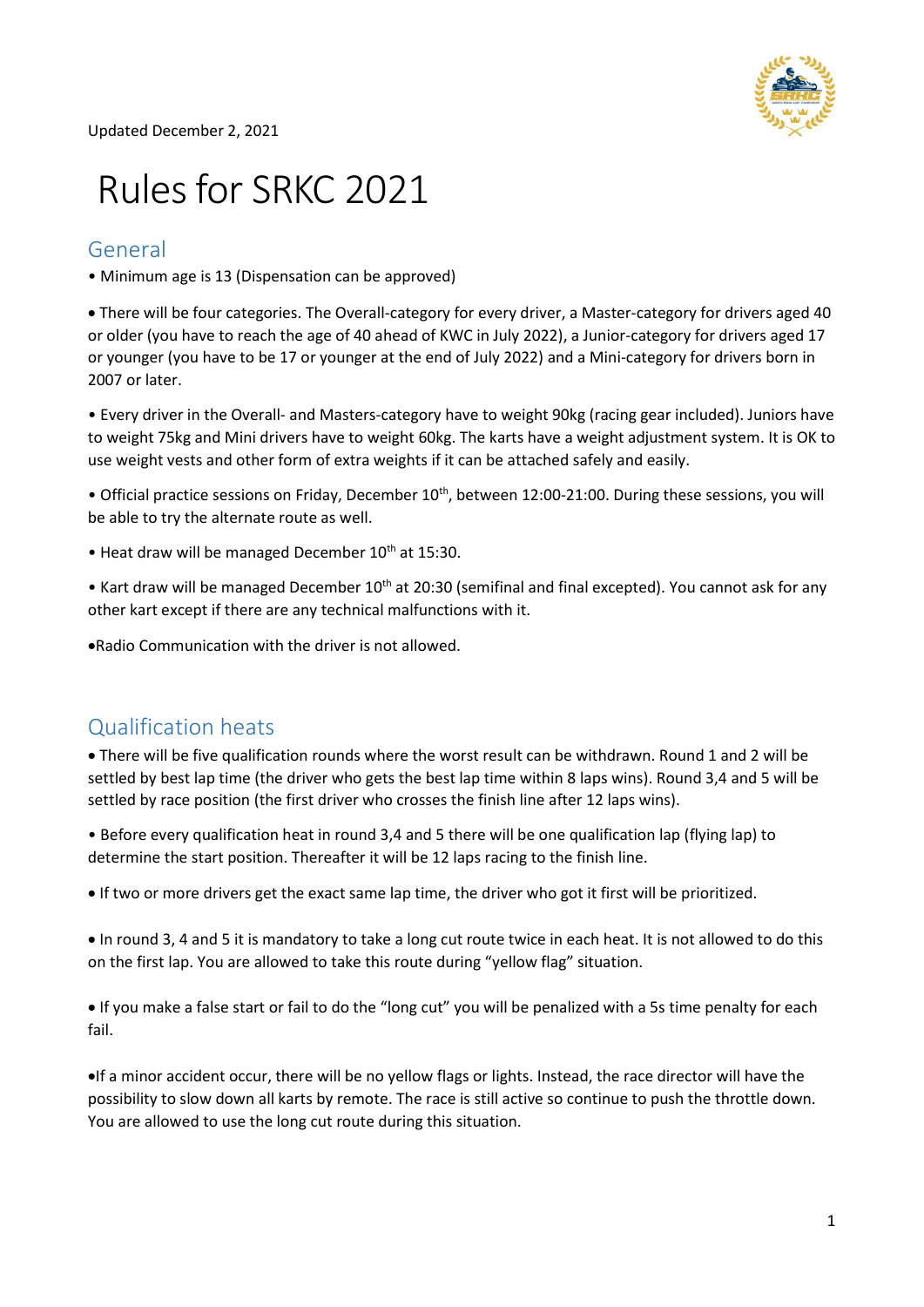

• If there occur any technical malfunctions with a kart or a large crash, the race will be stopped. The race will restart in an order that the race director finds most fair according to who/what caused the stop. If 75% of the race have been completed, we will freeze the heat and not make a restart.

• In case of unfair driving, you can get a 10s time penalty or be excluded from the heat. If you get excluded, you will be placed last in that heat and you cannot withdraw this result from the scoreboard. All drivers that are excluded will receive maximum points (8p).

 Bad behavior on or beside the track by any driver or audience can also lead to some type of penalty. We will for example not tolerate violence or bad language towards marshals, race director or other drivers.

 If you make an illegal overtake, you have to give up the position you gained to avoid a time penalty. (Special flag will be used for this matter). You are not allowed to use the long cut in order to give the position back.

• After each heat will, the top-three drivers get on the scale for a weight control. If any driver fail to reach 90kg (75kg for juniors and 60kg for Mini), he/she will be excluded and placed last in that heat. The result cannot be withdrawn from the scoreboard.

| <b>Finishing Position</b> | Qual.            | Semi. | Final |
|---------------------------|------------------|-------|-------|
| 1 <sup>st</sup>           | $\left( \right)$ | ( )   | 0     |
| 2 <sub>nd</sub>           | 2                | 3     | 4     |
| 3 <sup>rd</sup>           | 3                | 4.5   | 6     |
| 4 <sup>th</sup>           | 4                | 6     | 8     |
| 5 <sup>th</sup>           | 5                | 7.5   | 10    |
| 6 <sup>th</sup>           | 6                | 9     | 12    |
| 7 <sup>th</sup>           |                  | 10.5  | 14    |
| <b>gth</b>                | 8                | 12    | 16    |

#### Point scoring system

• After the five qualification rounds with the worst result withdrawn for each driver, we will have a complete scoreboard. The 24 best drivers in the overall category (16 in the Junior category and 16 in the Mini category) will be qualified to the semifinals.

• If we have two or more drivers with the same amount of points, we will decide the rank according to the final result, the semifinal result followed by the amount of wins, amount of second places and so on. If there still is a tie between any drivers, we will check the result from the latest heat. Finally, we will compare the drivers best lap times during the race weekend.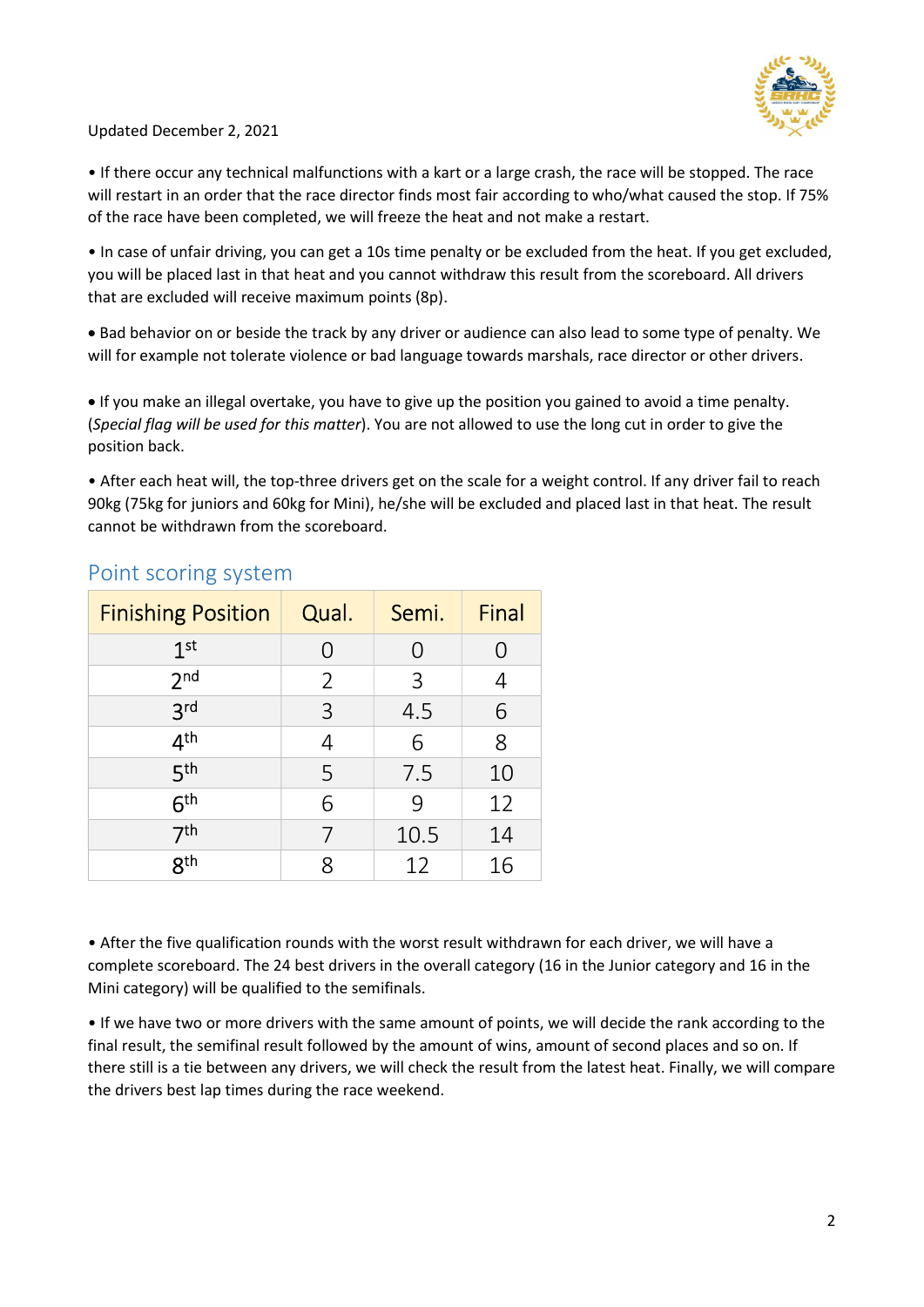

# Semifinals

| <b>Semifinal A</b> | <b>Semifinal B</b> | <b>Semifinal C</b> |
|--------------------|--------------------|--------------------|
| 3                  | $\overline{2}$     | $\mathbf 1$        |
| $\overline{4}$     | 5                  | 6                  |
| 9                  | 8                  | 7                  |
| 10                 | 11                 | 12                 |
| 15                 | 14                 | 13                 |
| 16                 | 17                 | 18                 |
| 21                 | 20                 | 19                 |
| 22                 | 23                 | 24                 |

• The semifinals in the Overall category will be divided according to the scoreboard rank as below schedule:

Junior & Mini semifinals:

| <b>Semifinal A</b> | <b>Semifinal B</b> |
|--------------------|--------------------|
| $\overline{2}$     | 1                  |
| 3                  | 4                  |
| 6                  | 5                  |
| 7                  | 8                  |
| 10                 | 9                  |
| 11                 | 12                 |
| 14                 | 13                 |
| 15                 | 16                 |

• In the semifinals, every driver will drive 8 flying laps in 8 different karts. The total time will count as the result. Best-ranked driver will start with the lowest index on the kart and perform his/hers first flying lap as the last driver.

 Unfair behavior during this process, for example collecting dust/dirt before a kart swift, will be penalized and the driver will be excluded and receive maximum points (12p).

 If there are any malfunctions with a kart, we will remove it and cancel previous lap times made with that kart. We will replace the kart but not register lap times with it.

You cannot withdraw the result from the semifinal.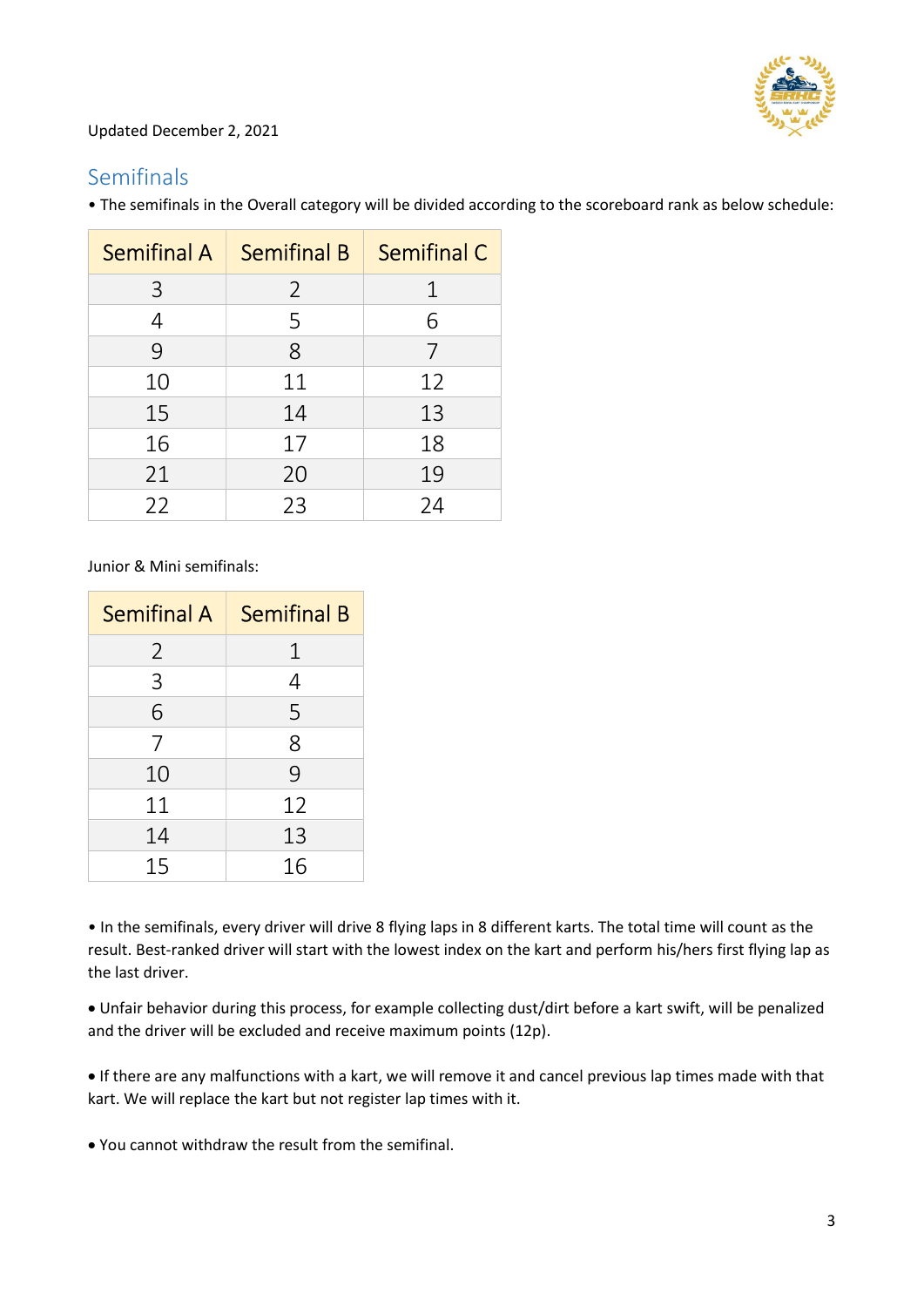

### Final

• After the semifinals we will have a new scoreboard and the eight best drivers will move on to the final.

• Same rules that were used during the qualification heats (round 3, 4 and 5) will be implemented in the final.

Exceptions:

- Race length = 20 laps.
- Starting grid and kart allocation will be determined by a procedure explained in Appendix A.
- You cannot withdraw the result from the final.
- Double points.

• The driver who has collected the least amount of points during the whole event will be the winner of the competition.

# Lights and flags

 $\overline{\phantom{0}}$ 

| Green light $=$      | Race starts.                                                                 |
|----------------------|------------------------------------------------------------------------------|
| Red light $=$        | Major accident has occurred. Stop at the finish line. No<br>overtakes.       |
| Blue/yellow flag $=$ | You have made a "bad pass (overtake)" and have to give the<br>position back. |
| Black/white flag =   | 5s or 10s time penalty (5s = false start, 10s = unfair driving).             |
| Black flag $=$       | You are excluded.                                                            |
| Chequered flag =     | Race is finished.                                                            |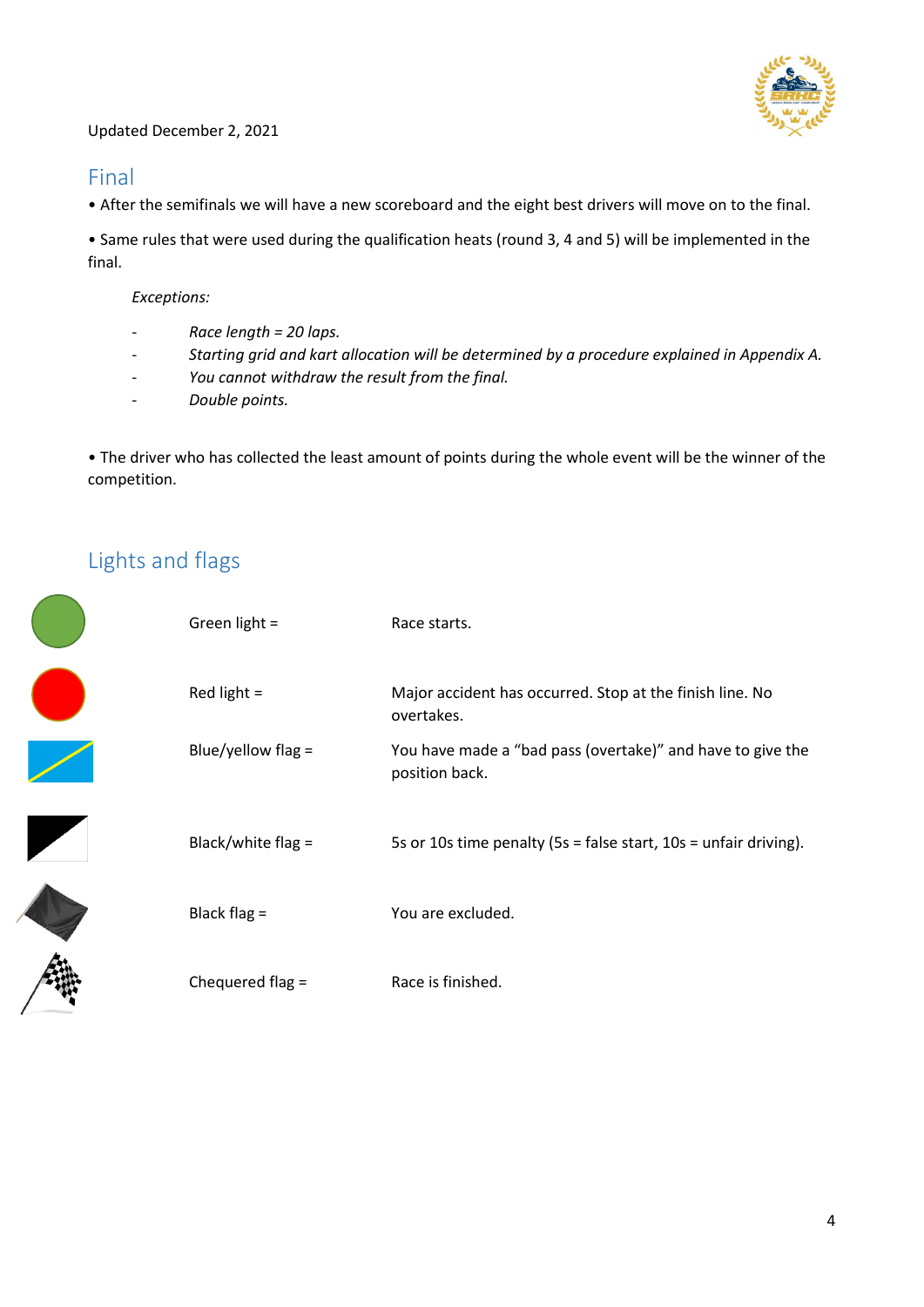

# Preliminary time schedule

| <b>Happening</b>            | <b>Time</b>     | Day       |
|-----------------------------|-----------------|-----------|
| Practice sessions           | $12:00 - 21:00$ |           |
| Heat draw                   | 15:30           | Dec. 10th |
| Kart draw                   | 20:30           |           |
| Round 1-2 (Mini)            | 08:00           | Dec. 11th |
| Round 3-5 (Mini)            | 09:00           |           |
| Round 1-2 (Junior)          | 11:15           |           |
| Lunch break                 | 12:15           |           |
| Round 3-5 (Junior)          | 12:45           |           |
| Round 1-2 (Overall)         | 15:45           |           |
| Round 3-5 (Overall)         | 17:45           |           |
| End of day one              | 22:15           |           |
| Semifinals (Mini & Junior)  | 09:00           |           |
| Finals (Mini & Junior)      | 11:00           |           |
| Lunch break / Price Cermony | 13:00           |           |
| Semifinals (Overall)        | 13:45           | Dec. 12th |
| Final (Overall)             | 15:30           |           |
| Price Ceremony              | 16:45           |           |